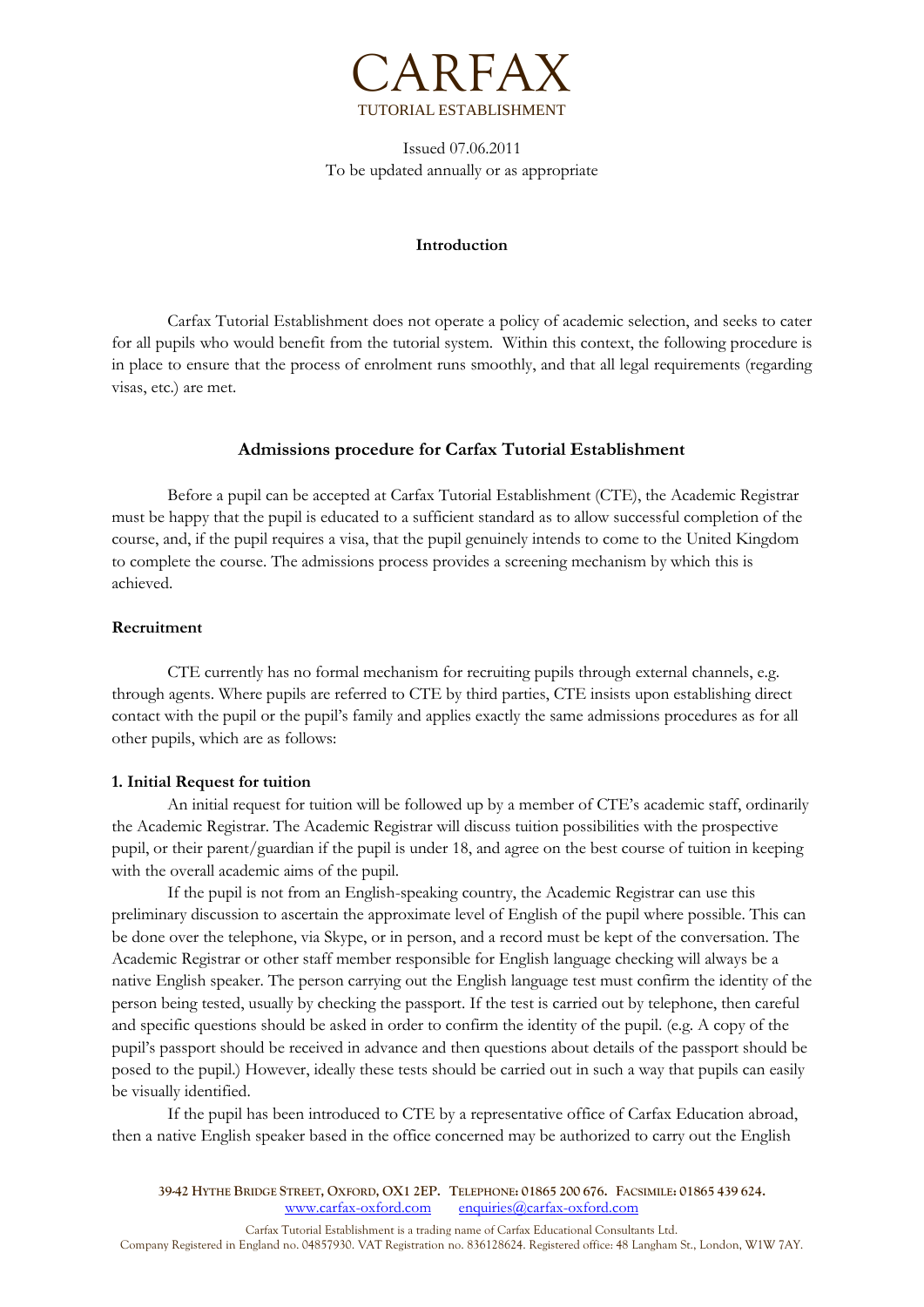language checking. The same procedure must be followed, and conversation records or transcripts must be sent to CTE and filed. [\**See section 4 below for more details on English language requirements.*]

At this initial stage, the Academic Registrar should check whether the pupil may need a visa in order to study at CTE. If that appears to be the case, then the Registrar should discuss the ramifications of that with the pupil/parent/guardian. If there is any doubt at all over the nationality of the pupil, then the Registrar must insist on seeing a copy of the pupil's passport before confirming acceptance of the pupil for study at CTE.

# **2. Registration Form**

Once a satisfactory course of tuition has been agreed on, the pupil (or parent/guardian) should be issued with the standard CTE Registration Form. This asks for essential information concerning: pupil name, date of birth, immigration details, contact information, course applied for (as agreed with the Academic Registrar), reason for wanting to take the course, educational background, level of English, etc. The section requiring specification of reasons for choosing the course is particularly important as it will help CTE to determine the true intentions of the pupil - if they genuinely intend to study the course chosen at CTE.

Anything out of the ordinary must be followed up on, and further documentation should be requested where appropriate. For example a mature student wanting to commence a GCSE course should provide an explanation of why he wishes to do this late in life, or a pupil with no educational background in the subject they choose should be able to account for their reasons in choosing this course.

#### **3. Proposal**

Once the completed Registration Form is received, the Registrar issues a proposal with details of the agreed course of tuition. This proposal must be signed by an adult responsible for the pupil – this can be the pupil if the pupil is eighteen or over, otherwise it must be the pupil's parent or guardian. The course may not begin unless a signed proposal has been received.

It is sometimes the case that details of the CTE course are included within a proposal that has been issued for a pupil by Carfax Educational Consultants, another division of Carfax Education. Where this is the case, provided that all the necessary details of the CTE course are included, the Registrar may be satisfied by a signed copy of such a proposal, in place of a proposal issued directly by CTE.

## **4. Collection of Documents**

Once the registration form has been completed, the Registrar will request documents that verify the information contained in the registration form.

Ensuring that the pupil has a good level of English language will be crucial for those pupils who come to CTE from non-English speaking countries. For certain courses the Registrar must be provided with documentary evidence proving that the pupil has a good level of English before they can accept the pupil. The evidence required will depend on the level of course applied for:

*A-level (NQF 3) for adults (Tier 4 General)* – All adult students are required to produce a SELT certificate, from a UK Border Agency approved provider, showing that they have achieved level B1 on the CEFR in each of the 4 components: speaking; listening; reading; and writing.

*GCSE (NQF 2 and below), all Tier 4 (Child) courses, and all short courses (shorter than six months) –* A written assessment of the pupil's English from an English speaking educational institution will be required, or if this is not available, an English language assessment must be carried out at CTE or the representative office in Moscow, as described above. This should show that the pupil can speak English without assistance, to the level required for the course in question.

[\**See separate document, "English language checking for Tier 4 courses", for more details.*]